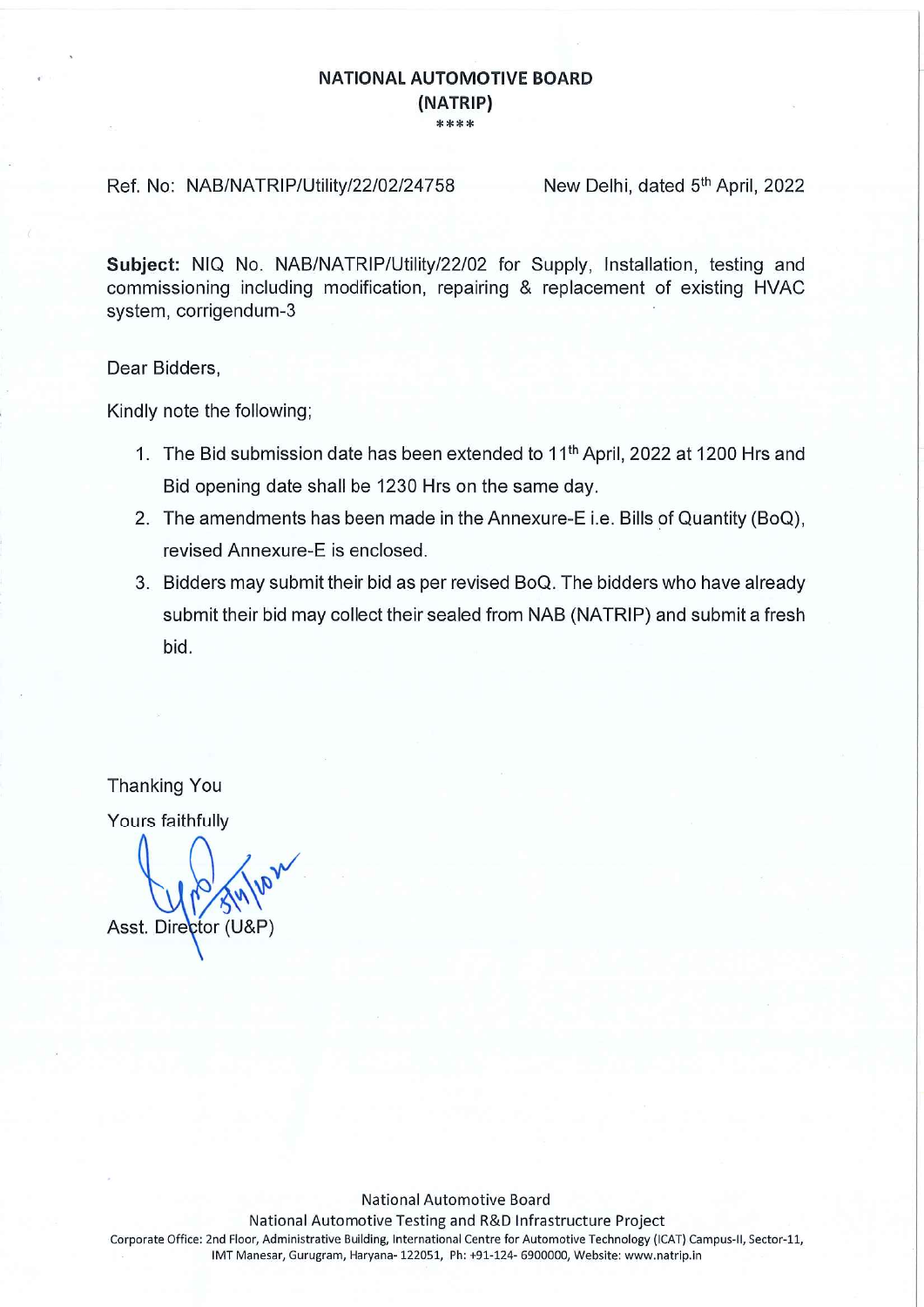| <b>VRF EQUIPMENT (BILL OF QUANTITY)</b><br>Annexure-E |                                                                                                                                                                                                                                                                                                                                                                                                                                                                                                                                                                                                                                                                                                                                                                                                                                                                                           |                  |                |             |               |
|-------------------------------------------------------|-------------------------------------------------------------------------------------------------------------------------------------------------------------------------------------------------------------------------------------------------------------------------------------------------------------------------------------------------------------------------------------------------------------------------------------------------------------------------------------------------------------------------------------------------------------------------------------------------------------------------------------------------------------------------------------------------------------------------------------------------------------------------------------------------------------------------------------------------------------------------------------------|------------------|----------------|-------------|---------------|
| S.NO                                                  | <b>DESCRIPTION</b>                                                                                                                                                                                                                                                                                                                                                                                                                                                                                                                                                                                                                                                                                                                                                                                                                                                                        | <b>UNIT</b>      | <b>QTY</b>     | <b>RATE</b> | <b>AMOUNT</b> |
| $\mathbf A$                                           | <b>EQUIPMENT</b>                                                                                                                                                                                                                                                                                                                                                                                                                                                                                                                                                                                                                                                                                                                                                                                                                                                                          |                  |                |             |               |
|                                                       | <b>VRF UNITS</b>                                                                                                                                                                                                                                                                                                                                                                                                                                                                                                                                                                                                                                                                                                                                                                                                                                                                          |                  |                |             |               |
| $\mathbf{1}$                                          | Outdoor Units-Heat Pump (R410A)-N. Cap. (Supply, Instalaltion, testing & commissioing) Including loading,<br>unloading and charging of refrigerant                                                                                                                                                                                                                                                                                                                                                                                                                                                                                                                                                                                                                                                                                                                                        |                  |                |             |               |
|                                                       | Design, manufacturing, supplying, Installation, Testing and Commissioning of outdoor type of following<br>capacity air cooled 100% scroll inverter compressor based VRV/VRF system using R410A/R407 refrigerant, i/c<br>first fill of refrigerant. The system shall be suitable for cooling as well as for heating operation and to operate<br>on 3 phase, 415 V. 50 HZ AC power supply and shall comprise of scroll compressors, air cooled condensors<br>and its fan with motor micro-processors controls, control panels, suitable starters, along with internal control<br>and power wiring, internal interconnecting refrigerant pipes, charging ports, system single enclosure. MS base<br>frame for Outdoor units complete with epoxy painting and vibration isolation pads. Including refrigerent<br>charging.<br>Make: Daikin/Carrier/Trend                                      |                  |                |             |               |
| 1.1                                                   | Individual VRF ODU 16 HP                                                                                                                                                                                                                                                                                                                                                                                                                                                                                                                                                                                                                                                                                                                                                                                                                                                                  | Nos.             | $\mathbf{1}$   |             |               |
|                                                       |                                                                                                                                                                                                                                                                                                                                                                                                                                                                                                                                                                                                                                                                                                                                                                                                                                                                                           |                  |                |             |               |
| $\overline{2}$                                        | INDOOR UNITS, SITC including loading, unloading and charging of refrigerant                                                                                                                                                                                                                                                                                                                                                                                                                                                                                                                                                                                                                                                                                                                                                                                                               |                  |                |             |               |
|                                                       | Design, Supplying, Installation, Testing and Commissioning of VRF type indoor air-conditioning units with cordless<br>remotes of the following capacity for mounting on ceiling, Each comprising of cooling/heating coil, blower with multi-<br>speed motor, electronic expansion valve, supply and return air grill, filters, insulated connection of refrigerant circuit,<br>intake air port for fresh air entry, condensate water drain pump with electronic level sensor complete, suitable to<br>operate from central remote control & installation from ceiling with all required supports, anchor fasteners<br>hardwares, interconnecting refrigerant copper piping, valves, supports etc.including terminations at nearest power<br>outlet with copper wire of $3 C x 2.5$ sq.mm. in metallic flexible conduit and interlocking with outdoor units.<br>Make: Daikin/Carrier/Trend |                  |                |             |               |
| 2.1                                                   | 2.0 TR 4 Ways Cassette Units with Remote controller (Cordless)                                                                                                                                                                                                                                                                                                                                                                                                                                                                                                                                                                                                                                                                                                                                                                                                                            | Nos.             | 5              |             |               |
| 2.2                                                   | 1.5 TR 4 Ways Cassette Units with Remote controller(Cordless)                                                                                                                                                                                                                                                                                                                                                                                                                                                                                                                                                                                                                                                                                                                                                                                                                             | Nos.             | $\overline{2}$ | 2500        |               |
| 3                                                     | Y Joint                                                                                                                                                                                                                                                                                                                                                                                                                                                                                                                                                                                                                                                                                                                                                                                                                                                                                   | Nos.             | 7              |             |               |
|                                                       | TOTAL OF EQUIPMENT (A), inclusive of GST                                                                                                                                                                                                                                                                                                                                                                                                                                                                                                                                                                                                                                                                                                                                                                                                                                                  | <b>Sub Total</b> |                |             |               |
|                                                       |                                                                                                                                                                                                                                                                                                                                                                                                                                                                                                                                                                                                                                                                                                                                                                                                                                                                                           |                  |                |             |               |
| B                                                     | Low -Side works for VRF Units                                                                                                                                                                                                                                                                                                                                                                                                                                                                                                                                                                                                                                                                                                                                                                                                                                                             |                  |                |             |               |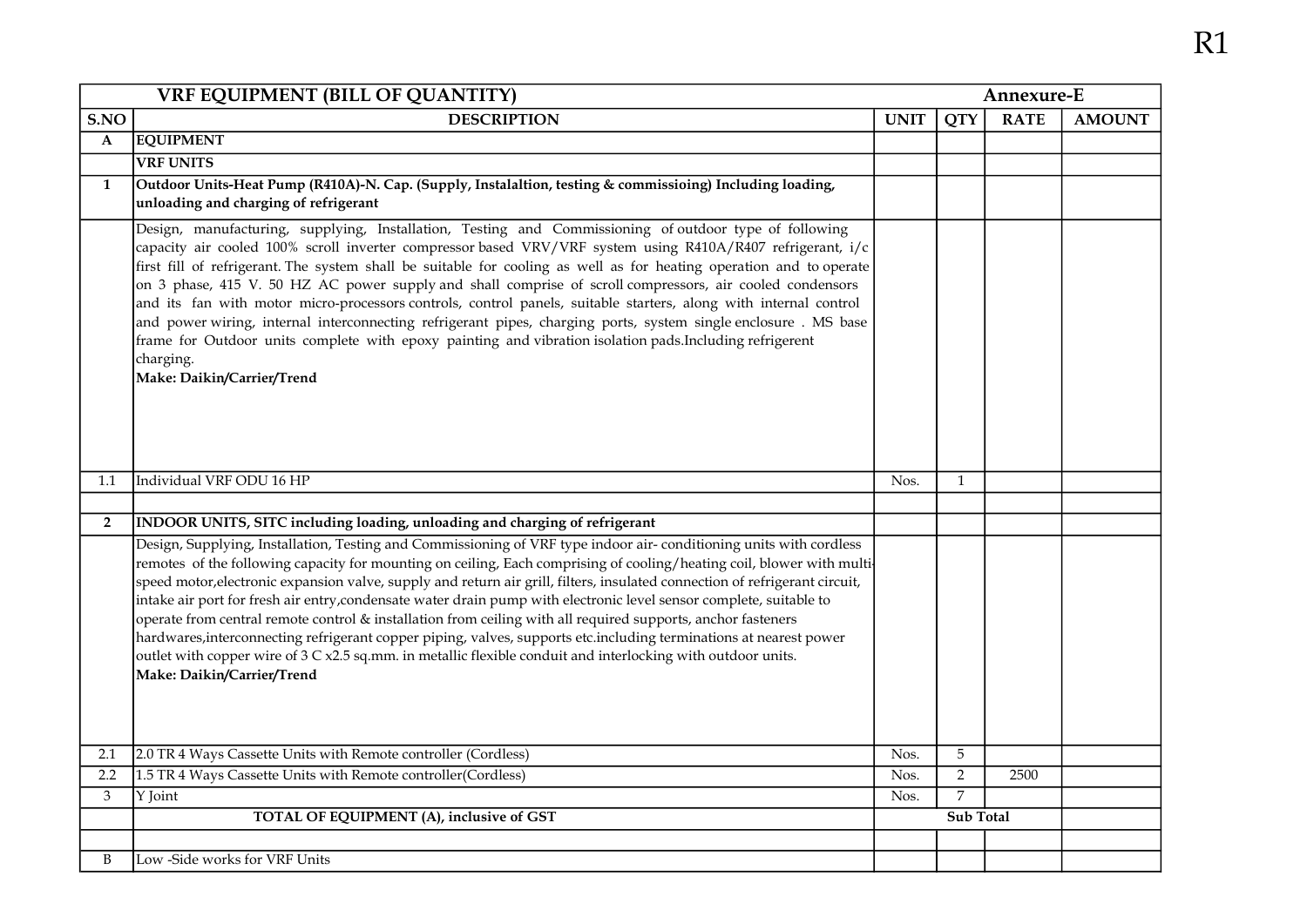| 4           | Supply, Installation of Copper tubing of different dia insulated with 13 mm $\&$ 19 mm nitrile rubber insulation<br>land finished.                           |            |    |  |
|-------------|--------------------------------------------------------------------------------------------------------------------------------------------------------------|------------|----|--|
| a           | Copper Refrigerant Pipe for VRF - Suction Pipe                                                                                                               | Rmt        | 30 |  |
| $\mathbf b$ | Copper Refrigerant Pipe for VRF - Discharge Pipe                                                                                                             | Rmt        | 30 |  |
| 5           | Providing & Fixing of MS Outdoor Stand(VRF Outdoor)                                                                                                          | <b>Nos</b> |    |  |
| 6           | Supply and Installation of make 32 mm PVC Drain piping with Insulation.                                                                                      | Rmt        | 30 |  |
| 7           | Loading & Unloading, Minor civil works such as making any small openings/closing the same for Ref pipes /<br>ducts etc.                                      | Lot        |    |  |
| 8           | 200 mm cable tray suport for copper pipes                                                                                                                    | Rmt        | 30 |  |
| 9           | Electrical Wire, Copper cable, PVC insulated, arurmored<br>Make: Polycab, Havells, RPG                                                                       |            |    |  |
| a           | Supply Installation for 4 Core 10 SQM                                                                                                                        | <b>MTR</b> | 40 |  |
| b           | Supply of Transmission cable between IDU & ODU4c x1.5sq.mm in conduit pipe                                                                                   | Rmt        | 80 |  |
| $\mathsf C$ | Supply of Transmission cable between IDU & ODU4c x2.5sq.mm in conduit pipe                                                                                   | Rmt        | 80 |  |
| 10          | MCB 63 Amps, 3ph of reputed make                                                                                                                             | Nos.       |    |  |
| 11          | Installation, testing, commisioning of existing split/tower ACs 1 to 2 ton including gas filling with copper tubing<br>10mtr each, complete all fitting etc. | <b>Nos</b> | 7  |  |
|             | TOTAL OF EQUIPMENT (B) inclusive of GST                                                                                                                      |            |    |  |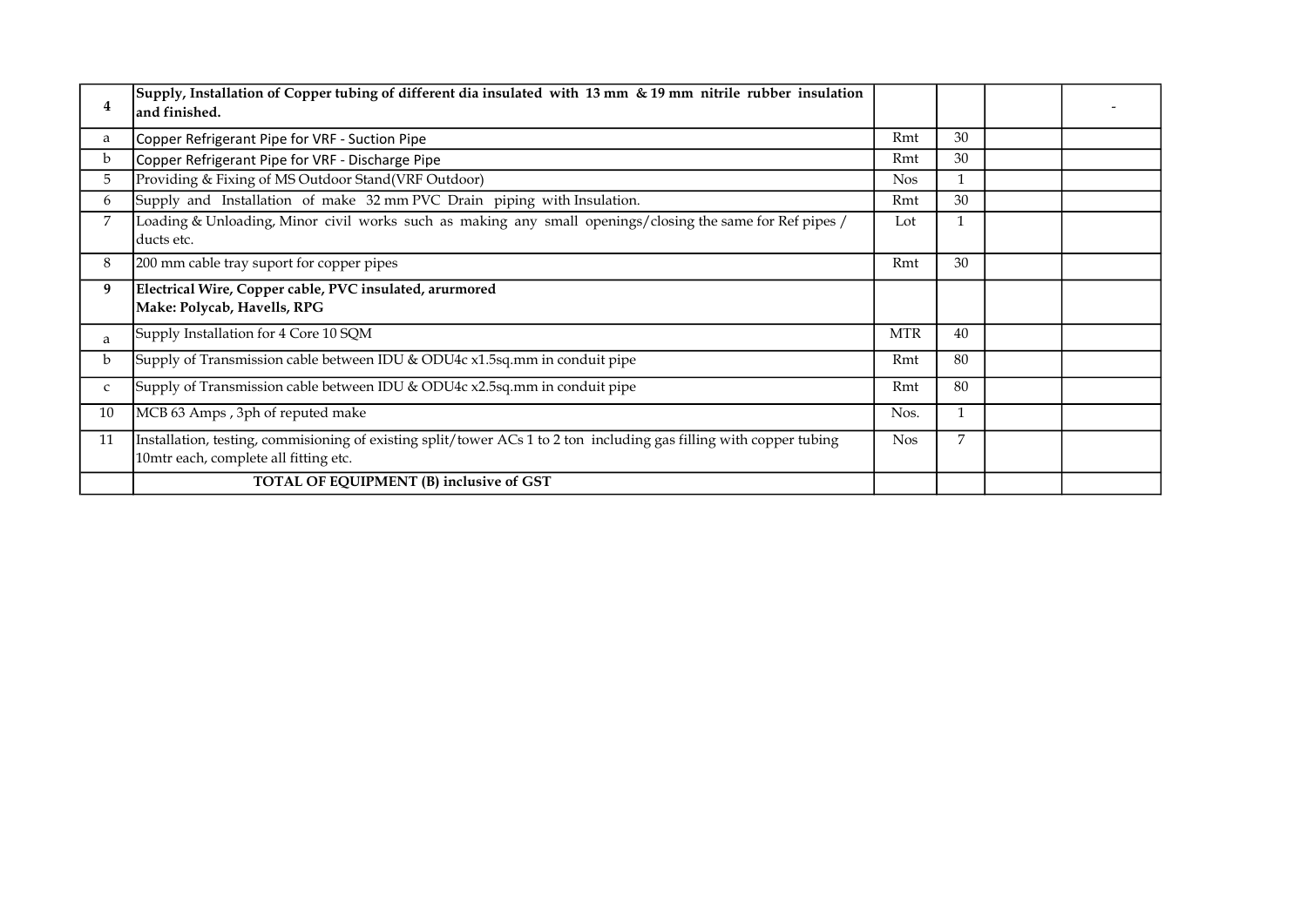| VRF EQUIPMENT (BILL OF QUANTITY)<br>Annexure-E |                                                                                                                                                                                                                                                                                                                                                                                                                                                                                                                                                                                                                                                                                                                                                                                                                                                                                                        |             |                |             |               |  |
|------------------------------------------------|--------------------------------------------------------------------------------------------------------------------------------------------------------------------------------------------------------------------------------------------------------------------------------------------------------------------------------------------------------------------------------------------------------------------------------------------------------------------------------------------------------------------------------------------------------------------------------------------------------------------------------------------------------------------------------------------------------------------------------------------------------------------------------------------------------------------------------------------------------------------------------------------------------|-------------|----------------|-------------|---------------|--|
| S. N.                                          | <b>DESCRIPTION</b>                                                                                                                                                                                                                                                                                                                                                                                                                                                                                                                                                                                                                                                                                                                                                                                                                                                                                     | <b>UNIT</b> | QTY            | <b>RATE</b> | <b>AMOUNT</b> |  |
|                                                |                                                                                                                                                                                                                                                                                                                                                                                                                                                                                                                                                                                                                                                                                                                                                                                                                                                                                                        |             |                |             |               |  |
| A                                              | <b>EQUIPMENT</b>                                                                                                                                                                                                                                                                                                                                                                                                                                                                                                                                                                                                                                                                                                                                                                                                                                                                                       |             |                |             |               |  |
|                                                | <b>VRF UNITS</b>                                                                                                                                                                                                                                                                                                                                                                                                                                                                                                                                                                                                                                                                                                                                                                                                                                                                                       |             |                |             |               |  |
| $\mathbf{1}$                                   | Outdoor Units-Heat Pump (R410A)-N. Cap., Supply, installaltion, testing and                                                                                                                                                                                                                                                                                                                                                                                                                                                                                                                                                                                                                                                                                                                                                                                                                            |             |                |             |               |  |
|                                                | commissioing, Loading & Unloading                                                                                                                                                                                                                                                                                                                                                                                                                                                                                                                                                                                                                                                                                                                                                                                                                                                                      |             |                |             |               |  |
|                                                | Design, manufacturing, supplying, Installation, Testing and Commissioning of<br>outdoor type of following capacity air cooled 100% scroll inverter compressor based<br>VRV/VRF system using R410A/R407 refrigerant, including first fill of refrigerant.<br>The system shall be suitable for cooling as well as for heating operation and to<br>operate on 3 phase, 415 V. 50 HZ AC power supply and shall comprise of scroll<br>compressors, air cooled condensors and its fan with motor micro-processors<br>controls, control panels, suitable starters, along with internal control and power<br>wiring, internal interconnecting refrigerant pipes, charging ports, system single<br>enclosure. MS base frame for Outdoor units complete with epoxy painting and<br>vibration isolation pads.                                                                                                     |             |                |             |               |  |
| 1.1                                            | Individual VRF ODU 22 HP(Model No: 38VR022H119013), including refrigent charging                                                                                                                                                                                                                                                                                                                                                                                                                                                                                                                                                                                                                                                                                                                                                                                                                       | <b>Nos</b>  | $\overline{2}$ |             |               |  |
|                                                |                                                                                                                                                                                                                                                                                                                                                                                                                                                                                                                                                                                                                                                                                                                                                                                                                                                                                                        |             |                |             |               |  |
|                                                |                                                                                                                                                                                                                                                                                                                                                                                                                                                                                                                                                                                                                                                                                                                                                                                                                                                                                                        |             |                |             |               |  |
| $\overline{2}$                                 | INDOOR UNITS, Cap., Supply, installaltion, testing and commissioing, Loading &<br>Unloading                                                                                                                                                                                                                                                                                                                                                                                                                                                                                                                                                                                                                                                                                                                                                                                                            |             |                |             |               |  |
|                                                | Design, Supplying, Installation, Testing and Commissioning of VRF type indoor air-<br>conditioning units with cordless remotes of the following capacity for mounting on<br>ceiling, Each comprising of cooling/heating coil, blower with multi-speed<br>motor, electronic expansion valve, supply and return air grill, filters, insulated connection<br>of refrigerant circuit, intake air port for fresh air entry,condensate water drain pump with<br>electronic level sensor complete, suitable to operate from central remote control &<br>installation from ceiling with all required supports, anchor fasteners<br>hardwares, interconnecting refrigerant copper piping, valves, supports etc. including<br>terminations at nearest power outlet with copper wire of $3 \text{ C x2.5 sq.mm.}$ in metallic<br>flexible conduit and interlocking with outdoor units Including REMOTE Controller |             |                |             |               |  |
| 2.1                                            | High Static Duct Type 16 TR (Model No: 42VD190H112011010), including remotr &<br>refrigent charging                                                                                                                                                                                                                                                                                                                                                                                                                                                                                                                                                                                                                                                                                                                                                                                                    | Nos.        | $\overline{2}$ |             |               |  |
|                                                | <b>TOTAL OF EQUIPMENT</b> (Inclusive of GST)                                                                                                                                                                                                                                                                                                                                                                                                                                                                                                                                                                                                                                                                                                                                                                                                                                                           | Sub Total   |                |             |               |  |
|                                                |                                                                                                                                                                                                                                                                                                                                                                                                                                                                                                                                                                                                                                                                                                                                                                                                                                                                                                        |             |                |             |               |  |
| 3                                              | Supply and Installation of Copper tubing of different dia insulated with 13 mm &<br>19mm nitrile rubber insulation and finished                                                                                                                                                                                                                                                                                                                                                                                                                                                                                                                                                                                                                                                                                                                                                                        |             |                |             |               |  |
| a                                              | Copper piping with different dia as per design for the 16.5 TR units b/t IDU & ODU,<br>with suitable siz eof insulation.                                                                                                                                                                                                                                                                                                                                                                                                                                                                                                                                                                                                                                                                                                                                                                               | Rmt         | 30             |             |               |  |
| b                                              | Copper tubing for the room split unit $b/t$ 1 to 2 TR, with insulation                                                                                                                                                                                                                                                                                                                                                                                                                                                                                                                                                                                                                                                                                                                                                                                                                                 | Rmt         | 20             |             |               |  |
| $\overline{4}$                                 | Providing & Fixing of MS Outdoor Stand(VRF Outdoor)                                                                                                                                                                                                                                                                                                                                                                                                                                                                                                                                                                                                                                                                                                                                                                                                                                                    | <b>Nos</b>  | $\overline{2}$ |             |               |  |
| 5                                              | Supply and Installation of make PVC Drain piping 32 mm with<br>Insulation                                                                                                                                                                                                                                                                                                                                                                                                                                                                                                                                                                                                                                                                                                                                                                                                                              | Rmt         | 80             |             |               |  |
| 6                                              | Supply & Installation for Canvas Connection for the IDU to Duct and Duct to diffusers as<br>per site condition with the clampping etc.                                                                                                                                                                                                                                                                                                                                                                                                                                                                                                                                                                                                                                                                                                                                                                 | Sqm         | 6              |             |               |  |